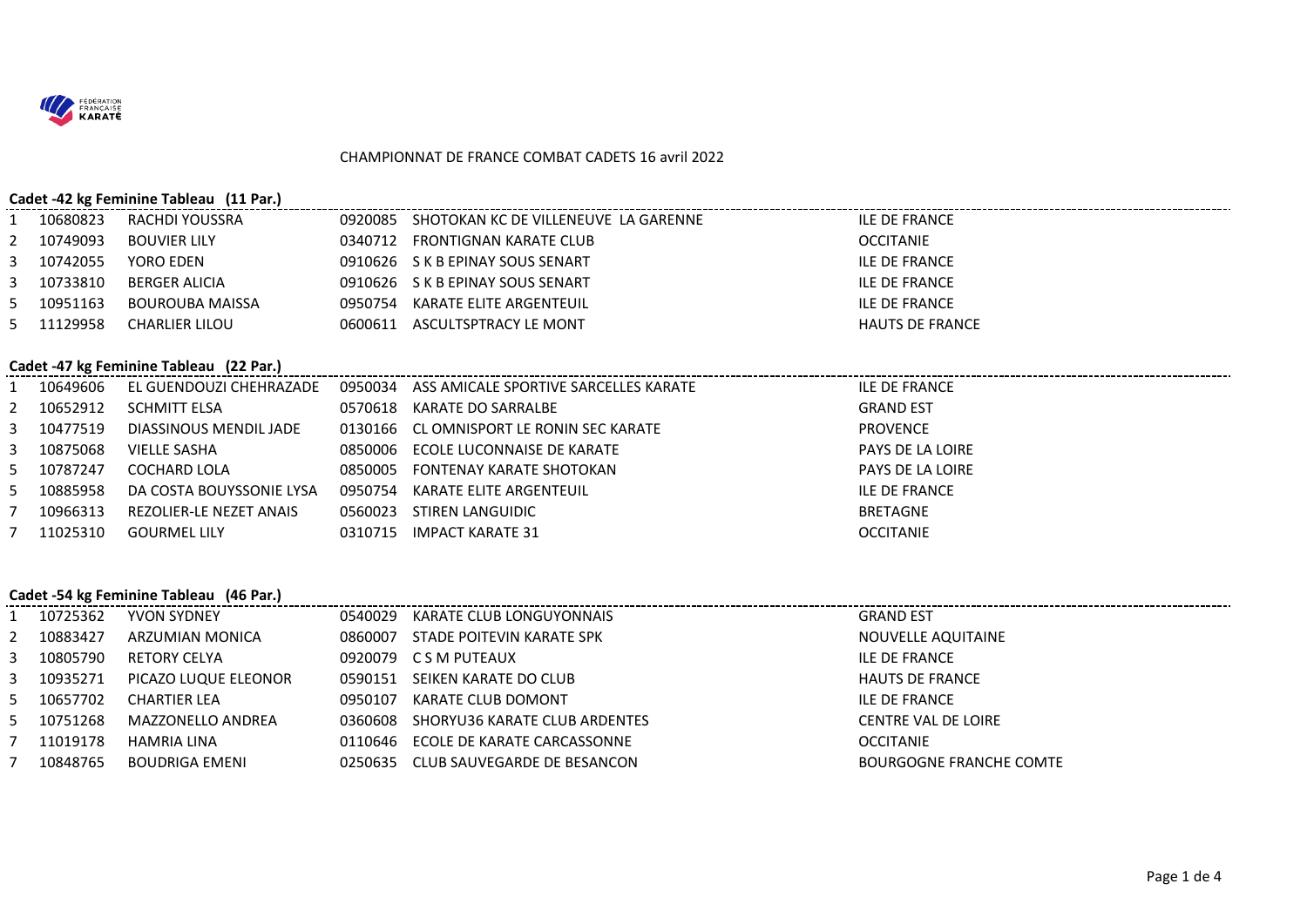## **Cadet -60 kg Feminine Tableau (45 Par.)**

|   | 10549965   | ABDESSELEM SILYA       | 0130019 | CLUB ARLESIEN DE KARATE DO                    | <b>PACA</b>            |
|---|------------|------------------------|---------|-----------------------------------------------|------------------------|
|   | 2 10753766 | TAKLIT HOUDA           |         | 0930716 SPORTING CLUB DE BOBIGNY              | <b>ILE DE FRANCE</b>   |
|   | 3 10670935 | DAWOUD MALACK          |         | 0950034 ASS AMICALE SPORTIVE SARCELLES KARATE | <b>ILE DE FRANCE</b>   |
|   | 3 10915864 | BELHOUSSE PAULUS CARLA |         | 0770738 JEUNES KARATEKAS DE MEAUX             | <b>ILE DE FRANCE</b>   |
| 5 | 10813961   | DHAIBY NISRINE         |         | 0920079 C S M PUTEAUX                         | <b>ILE DE FRANCE</b>   |
|   | 5 10718314 | <b>TURPIN ELOANE</b>   |         | 0600012 U S C KARATE SHOTOKAN                 | <b>HAUTS DE FRANCE</b> |
|   | 10926688   | SELLAMI MYRIAME        |         | 0690082 CHASSIEU KARATE                       | <b>AURA</b>            |
|   | 10585669   | DUEZ CALI              |         | 0950034 ASS AMICALE SPORTIVE SARCELLES KARATE | <b>ILE DE FRANCE</b>   |

## **Cadet 60 et + kg Feminine Tableau (34 Par.)**

| 10743753 | NDONG MBA BRUNICIA    | 0910753 | SAINT MICHEL SPORT KARATE            | ILE DE FRANCE           |
|----------|-----------------------|---------|--------------------------------------|-------------------------|
| 10725543 | KEITA ANNE CORALIE    | 0860007 | STADE POITEVIN KARATE SPK            | NOUVELLE AQUITAINE      |
| 10628629 | AMATSOKERMI KENZA     | 9880031 | ASSOCIATION KARATE AUTEUIL           | NOUVELLE CALEDONIE      |
| 10905837 | LIVET EVA             | 0720008 | SAMOURAI 2000                        | <b>PAYS DE LA LOIRE</b> |
| 10669427 | LAHOU SAFIA           | 0920085 | SHOTOKAN KC DE VILLENEUVE LA GARENNE | ILE DE FRANCE           |
| 10923307 | PORQUET FAITH         |         | 0250635 CLUB SAUVEGARDE DE BESANCON  | BOURGOGNE FRANCHE COMTE |
| 10663317 | DIARRA CHLOE          | 0130856 | SPORTING KARATE MARSEILLE            | <b>PACA</b>             |
| 10813139 | BENABDELKADER AMBRINE | 0300716 | TEAM OUISSA KARATE NIMES             | <b>OCCITANIE</b>        |

## **Cadet -40 kg Masculin Tableau (7 Par.)**

| 10894314 | LE GUILLOU BENJAMIN |         | 0860007 STADE POITEVIN KARATE SPK | NOUVELLE AQUITAINE |
|----------|---------------------|---------|-----------------------------------|--------------------|
| 10677768 | MAHBOUB SABRI       | 0910061 | ENTENTE SPORTIVE DE MASSY         | ILE DE FRANCE      |
| 10646359 | GLANGEAUD RUDI      |         | 0860007 STADE POITEVIN KARATE SPK | NOUVELLE AQUITAINE |
| 10830590 | PETAGNA PAOLO       | 0340679 | KARATE PALAVAS                    | <b>OCCITANIE</b>   |
| 11077748 | POLIZZI JORIS       | 0060072 | BOXING KARATE MENTON              | PACA               |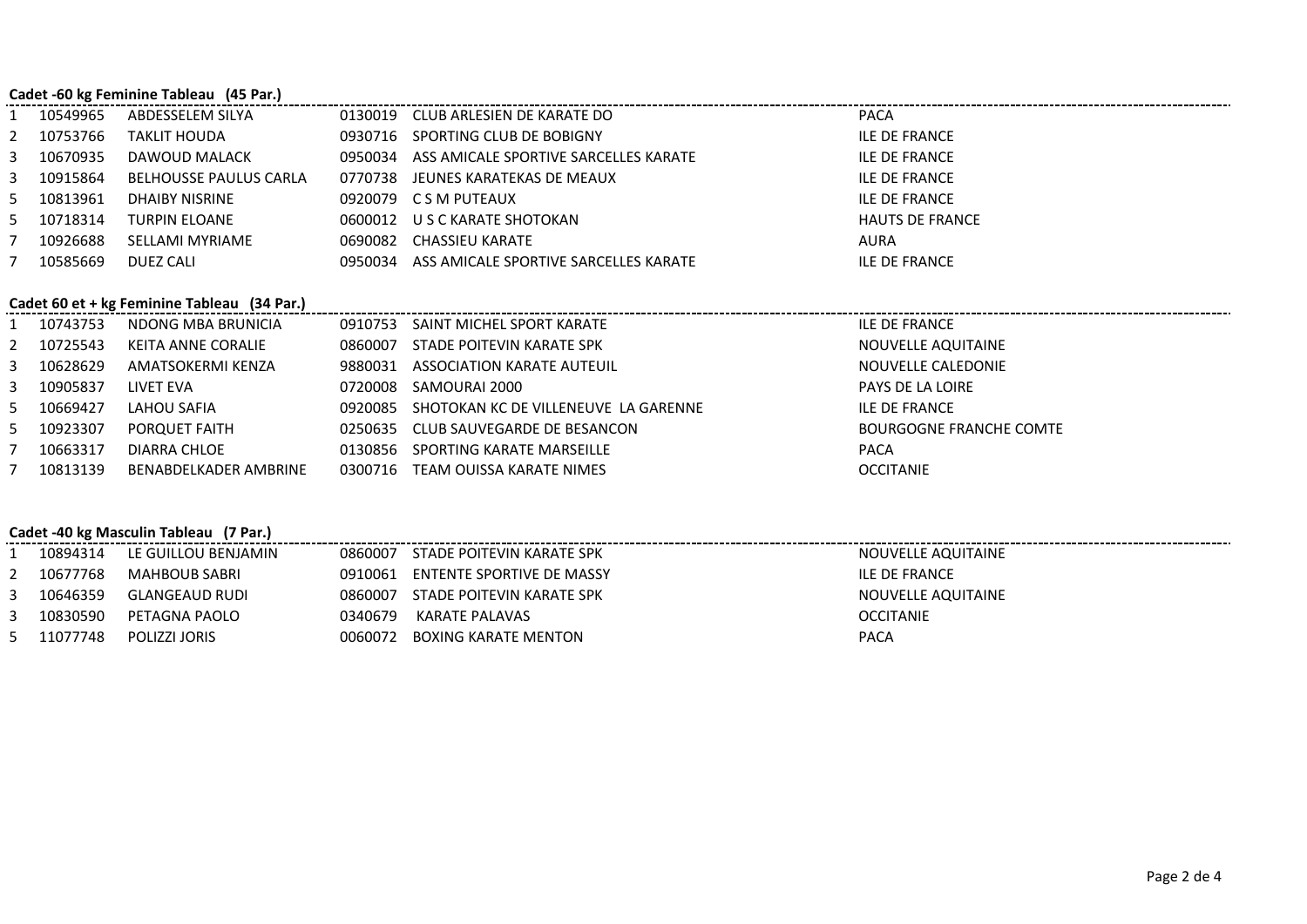|    | Cadet -45 kg Masculin Tableau (13 Par.) |                                         |         |                                           |                                |  |  |  |
|----|-----------------------------------------|-----------------------------------------|---------|-------------------------------------------|--------------------------------|--|--|--|
|    | 10812668                                | NOUI ZAKARIYA                           | 0250032 | KARATE CLUB BETHONCOURT                   | <b>BOURGOGNE FRANCHE-COMTE</b> |  |  |  |
|    | 10682379                                | DAHMANI AYOUB                           | 0600012 | U S C KARATE SHOTOKAN                     | <b>HAUTS DE FRANCE</b>         |  |  |  |
| 3  | 10885580                                | <b>MADLI YALI</b>                       | 0760633 | DOJO 76                                   | <b>NORMANDIE</b>               |  |  |  |
| 3  | 10677763                                | MAHBOUB KA+ÅS                           | 0910061 | ENTENTE SPORTIVE DE MASSY                 | <b>ILE DE FRANCE</b>           |  |  |  |
| 5. | 10805429                                | <b>RENAUX SAMUEL</b>                    | 0680695 | TANSEI KARATE                             | <b>GRAND EST</b>               |  |  |  |
| 5. | 10826357                                | <b>COTS RYAN</b>                        | 0190006 | <b>BUDOKAI KARATE CLUB DE BRIVE</b>       | NOUVELLE AQUITAINE             |  |  |  |
|    | 10645359                                | <b>BRONDY JOACKIM</b>                   | 0850005 | <b>FONTENAY KARATE SHOTOKAN</b>           | PAYS DE LA LOIRE               |  |  |  |
|    | 10777911                                | <b>ALEXIS HOANY</b>                     | 0820003 | ARTS MARTIAUX MONTALBANAIS                | <b>PACA</b>                    |  |  |  |
|    |                                         |                                         |         |                                           |                                |  |  |  |
|    |                                         | Cadet -52 kg Masculin Tableau (43 Par.) |         |                                           |                                |  |  |  |
|    | 10832907                                | <b>MATHIS TINO</b>                      | 0860007 | STADE POITEVIN KARATE SPK                 | NOUVELLE AQUITAINE             |  |  |  |
|    | 10771838                                | <b>FERRAN LANDRY</b>                    | 0310715 | <b>IMPACT KARATE 31</b>                   | <b>OCCITANIE</b>               |  |  |  |
| 3  | 10625882                                | ERNWEIN THOMAS                          | 0310715 | <b>IMPACT KARATE 31</b>                   | <b>OCCITANIE</b>               |  |  |  |
| 3  | 10878731                                | LAMBOT GASPARD                          | 0540006 | KARATE CLUB DE CRUSNES                    | <b>GRAND EST</b>               |  |  |  |
| 5. | 10459468                                | <b>ALLAF MATHIEU</b>                    | 0920079 | C S M PUTEAUX                             | <b>ILE DE FRANCE</b>           |  |  |  |
| 5. | 10831371                                | <b>MARQUES NOE</b>                      | 0450659 | ASCOUX SPORTS SECTION KARATE ET KRAV MAGA | <b>CENTRE VAL DE LOIRE</b>     |  |  |  |
|    | 10725741                                | <b>NGUYEN TOAN</b>                      | 0360602 | UNION SPORTIVE POINCONNET KARA            | <b>CENTRE VAL DE LOIRE</b>     |  |  |  |
|    | 10738417                                | <b>TECHER MATHIS</b>                    | 9740622 | ASS REUNION KARATE DIONYSIEN              | <b>REUNION</b>                 |  |  |  |

## **Cadet -57 kg Masculin Tableau (40 Par.)**

|    | 10485914 | GIVERNAUD TIDIANE       |         | 0920079 C S M PUTEAUX                         | ILE DE FRANCE                  |
|----|----------|-------------------------|---------|-----------------------------------------------|--------------------------------|
|    | 10984360 | <b>HIERSO HAIRISS</b>   |         | 0250635 CLUB SAUVEGARDE DE BESANCON           | <b>BOURGOGNE FRANCHE COMTE</b> |
| 3  | 10753764 | <b>TAKLIT ANIS</b>      |         | 0930716 SPORTING CLUB DE BOBIGNY              | ILE DE FRANCE                  |
| -3 | 10802647 | KOFFI ETHAN             |         | 0950034 ASS AMICALE SPORTIVE SARCELLES KARATE | ILE DE FRANCE                  |
| 5  | 10761952 | MORIN ENZO              | 0350030 | BUDO 35                                       | BRETAGNE                       |
|    | 10639483 | <b>BLADANET JULES</b>   | 0330072 | UNION SPORTIVE BOUSCATAISE KARATE             | NOUVELLE AQUITAINE             |
|    | 11247881 | <b>HECQUET RAPHAEL</b>  |         | 0590739 KARATE CLUB SIN LE NOBLE              | <b>HAUTS DE FRANCE</b>         |
|    | 10778795 | <b>FOURNIVALE JAWEL</b> | 0930709 | SPORT ELITE SEVRAN SECT KARATE                | ILE DE FRANCE                  |
|    |          |                         |         |                                               |                                |